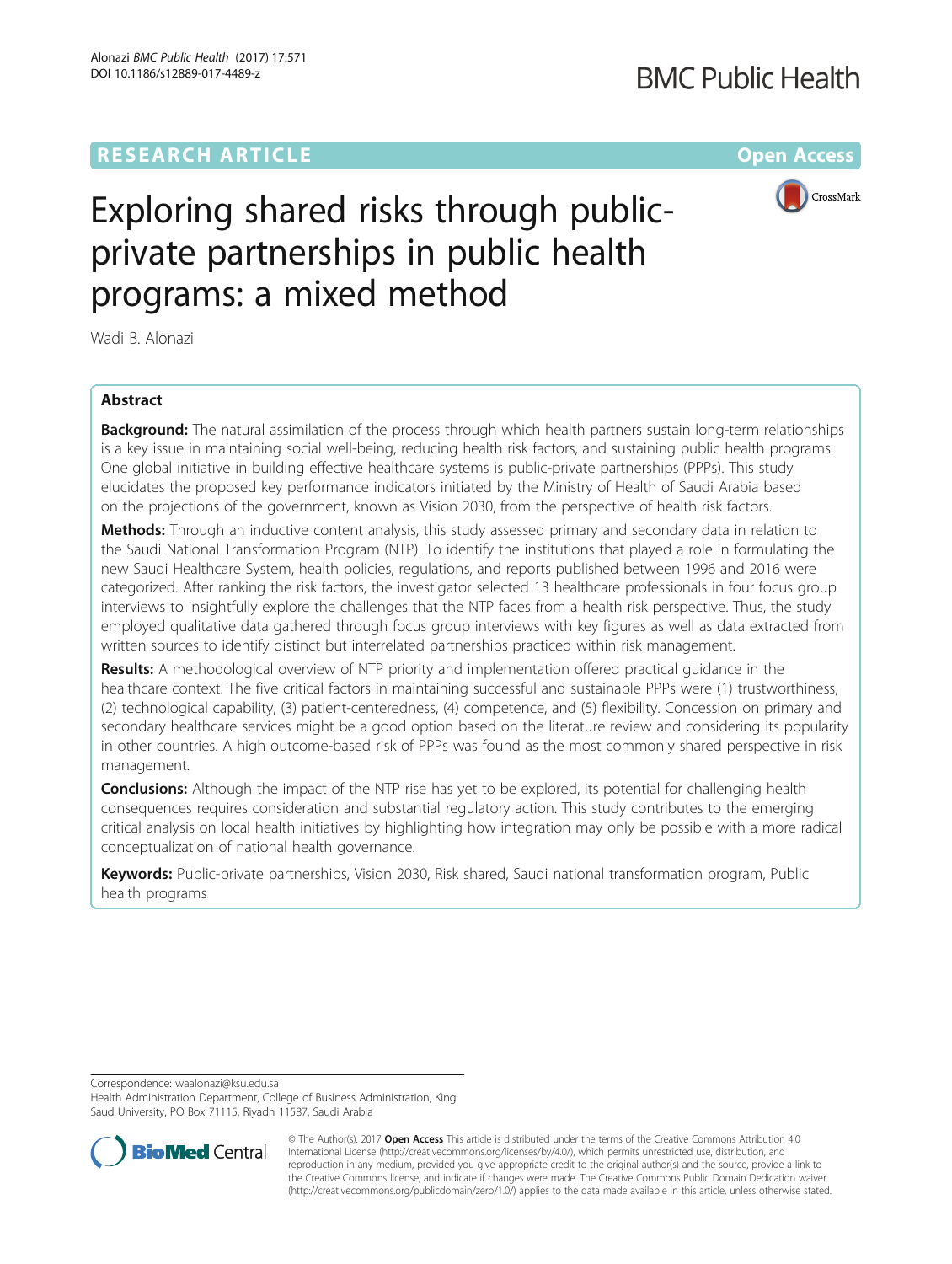# <span id="page-1-0"></span>Background

For decades, the Ministry of Health (MoH) of Saudi Arabia (SA) has substantially financed and delivered 60% of the Saudi Healthcare System (SHCS), although other semi-governmental agencies and private sector actors have had their equal share of influence. Except for three landmark events—launch of the Council of Cooperative Health Insurance (CCHI) in 1999, Saudi Central Board for Health Accreditation Institutions (CBAHI) in 2005, and Saudi Health Council (SHC) in 2009—the SHCS has not changed significantly in terms of major financing and regulation [[1](#page-5-0)–[3](#page-5-0)]. The Saudi constitution emphasizes effective and accountable healthcare provisions for the entire population through universal access to basic healthcare services. Although the government subsidizes the public healthcare system, the system's performance level has not yet shown promise, especially competent medical specialization [[4\]](#page-5-0). Various forces have challenged the government to improve the quality of care, but there is a reluctance to dramatically intervene in SHCS components. Apparently, Saudi healthcare leaders have already decided to improve the system, bearing some risks [[5\]](#page-5-0).

The Saudi Arabian government proposed a National Transformation Program (NTP) in 2016 due to leadership succession, a drop in oil prices, and rapid medical development and practice. The NTP requires that each public institution improve its performance by gradual cooperation between public and private partnerships, known as public-private partnerships (PPPs) [[6\]](#page-5-0). Thus, the MoH initiated 15 key performance indicators (KPIs) to meet this objective. While the MoH liaises with some private sector entities to treat individual cases locally, the private sector may not offer comprehensive treatment without financial support from a third party or self-payment. Such cases indicate inequality in the delivery of treatments, such as financial concession and disease management, indicating that the poor cannot access necessary treatments due to lack of financing. Under the NTP, primary and secondary healthcare organizations, whether public or private, must cooperate to provide basic healthcare services within a PPP framework. Unfortunately, much of the inequality in the SHCS may persist in non-hospital provisions, especially social services [\[7](#page-5-0)]. Therefore, PPPs have received significant attention in the healthcare system, and organizing and funding the system are only a small part of the research agenda that still need to be determined [\[8](#page-6-0), [9](#page-6-0)]. Simply, the policy towards PPPs should be effective, comprehensive, and implemented over the course of time with deadlines [\[10](#page-6-0)]. This study, through a holistic approach, sheds light on the proposed KPIs initiated by the MoH, in which health risks are minimized and the system performs efficiently based on the NTP through engaging PPPs.

# Public- private partnership

According to the World Bank, PPP is 'a long-term contract between a private party and a government entity, for providing a public asset or service, in which the private party bears significant risk and management responsibility, and remuneration is linked to performance' [[11](#page-6-0)]. This form of partnership involves a wide range of activities that vary based on the extent of involvement and the unexplored risks taken by both public and private parties [[12](#page-6-0)]. The SHCS has been practicing individual referrals to many national and international health institutions through its 'direct-payment' system, which exceed \$16 billion for approximately 2000 overseas cases and 60,000 local cases annually; however, the NTP may exceed 20 million cases [\[13\]](#page-6-0).

To maintain its economic growth, the government has set aside roughly \$10 billion to invest in PPPs, primarily by encouraging private sector investment and participation at all levels of healthcare provision. To optimize the efficiency of the private sector and effectiveness of the public sector, the NTP proposed that the MoH transform the healthcare system gradually and in stages while employing PPPs. These stages are based on a stewardship model in which the private sector takes more of a partnership role in certain aspects of the process to accomplish the mission of a project, whereas the public sector assesses the process based on certain KPIs. Consequently, there is high risk to both parties in terms of finance and operations. Using a partnership taxonomy based on the appropriate structure, process, and outcomes model, the healthcare system may inclusively identify three types of PPPs, as illustrated in Table 1 [\[14\]](#page-6-0).

In this study, shared risk is defined as the structured cooperation between public and private sectors to share clinical and non-clinical consequences for individuals [[15](#page-6-0)]. Normally, a risk is shared on three levels: public, private, and patients [\[16](#page-6-0)]. This taxonomy focuses on facilitating the levels of risks within common types of PPPs, characterized by a close working partnership between public and private institutions. Risk ranking management at the national level requires ranking risks according to defined standards. Such standards usually take the form of healthcare system performance, especially performance in eliminating disease burdens. The standards also contribute to specifying the level of performance from

Table 1 Common risk ranking within the PPP framework

| Risk Ranking | Structure | Process        | Outcomes       |
|--------------|-----------|----------------|----------------|
| l ow         | DBE0      | bOo/OM         | hoT            |
| Intermediate | BI T/I    | BTO.           | bOoT/bLOT/bLTM |
| High         | I DO      | <b>LORT/JV</b> | Concession     |

Note: D Design, B Build, F Finance, o Own, b Buy, O Operate, M Maintenance, T Transfer, L Lease, JV Joint venture, and R Rehabilitate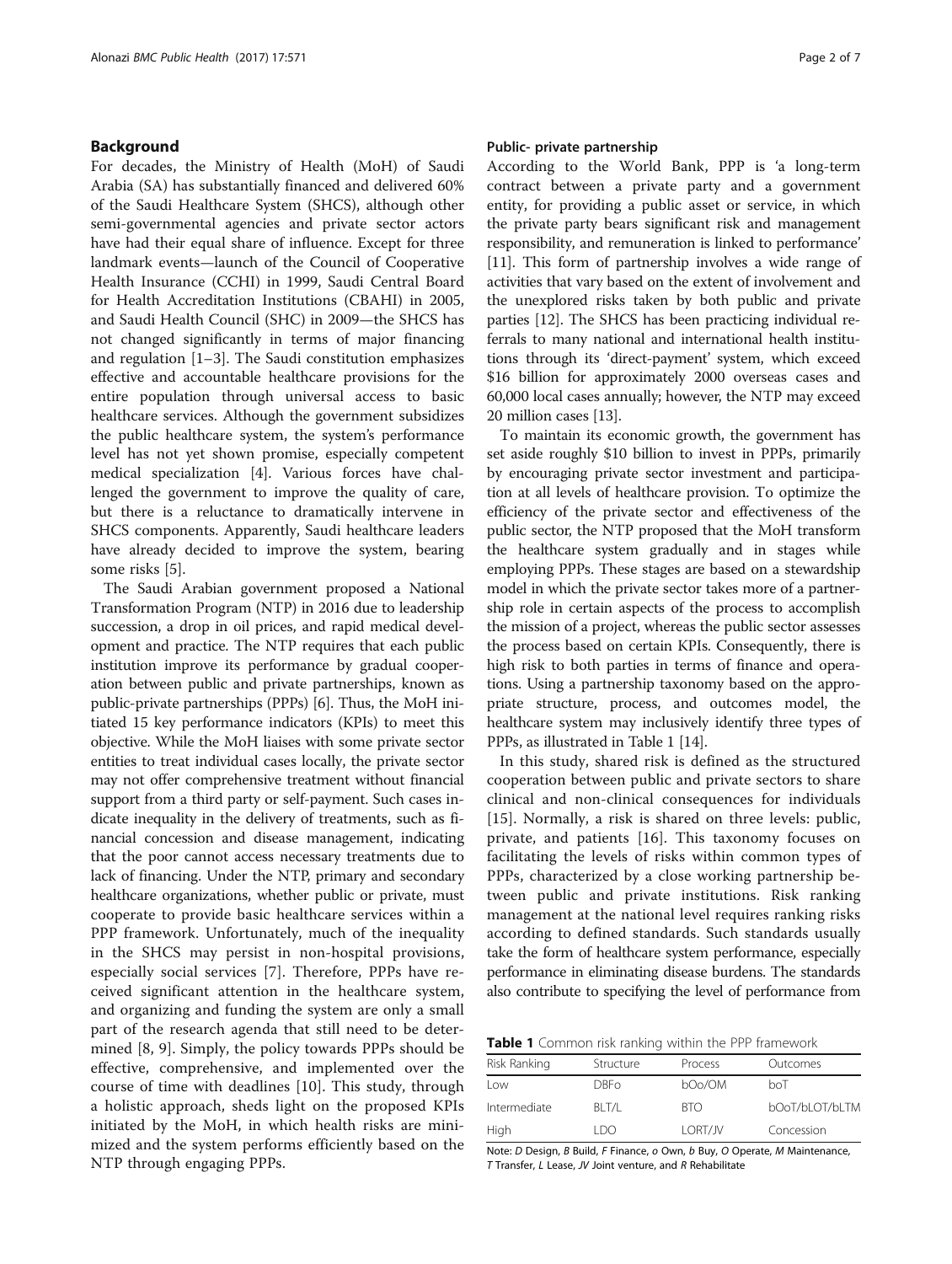each party, although they also consider risk occurrence, severity, and error detection [\[17](#page-6-0)].

Table [1](#page-1-0) allows the reader to rank the evidence on the structure, process, and outcome levels in a hierarchy by identifying 'input' as a legal structured risk, 'process' as an intermediate process risk, and 'concession' as a high outcomes risk. This taxonomy modifies both parties by means of varying channels. First, ineffective communication and absence of leadership in complex organizations may reduce their overall performance and keep the organizations from accomplishing their goals; therefore, to be effective, organizations may collaborate in the form of partnerships [\[18\]](#page-6-0). Due to increased complexity, the need to collaborate is especially relevant to organizations that work with emerging technologies. These technologies are at the forefront of knowledge, and various sectors need to share knowledge to develop technologically [[19\]](#page-6-0). Another business-point reason why organizations form PPPs is that a group of organizations is better poised to overcome market deficiencies than a single organization, especially in medical technology [\[19](#page-6-0)–[21](#page-6-0)].

Potentially, shared risk can fit within public and private institutions [\[22](#page-6-0)]. If the notion of a private provision, is to run 'low risk' services and that of a public provision is to run services with 'substantial risk', how can the share of risk be equal? Although this approach has been implemented widely, governments have relied heavily on private industry to provide supplies and services for many healthcare activities, from infrastructure to hospital performance measurement. The private sector is underutilized in providing healthcare services; however, the risk may be shared in SHCS through major healthcare indicators shown in Table 2 [[13](#page-6-0), [23\]](#page-6-0).

# Healthcare economics

Based on the population's socioeconomic indicators, health economics is an essential principle governing the performance of health organizations [\[24](#page-6-0)]. The traditional role of public institutions is developing public

Table 2 Major health demographic indicators in 2016

| Indicator                                               | Data  |
|---------------------------------------------------------|-------|
| Total population (million)                              | 31.00 |
| Citizens (million)                                      | 20.00 |
| Mortality rate under 5 (per 1000)                       | 15.20 |
| Population growth (annual %)                            | 2.11  |
| Birth rate, crude (per 1000 people)                     | 22.00 |
| Death rate, crude (per 1000 people)                     | 4.00  |
| Life expectancy at birth, total (years)                 | 74.00 |
| Total fertility rate (births per woman)                 | 3.00  |
| Fertility rate (births per 1000 women aged 15–19 years) | 18.00 |
| Urban population (% of total)                           | 84.00 |

health and social welfare through not-for-profit health organizations, while private institutions aim to increase profit but through less risky performance [\[25](#page-6-0)]. Saudi Arabia's economy is heavily based on its natural oil reserves; therefore, the budget is normally associated with increases or decreases in oil prices in the fossil fuel market. From the end of 2015 and all through 2016, there has been a substantial decrease in crude oil revenue worldwide. Consequently, this has led to a significant decrease in government funds allocated to the MoH budget in 2016, as compared with 2015 (−34.5%).

As the MoH intends to propose serious steps to reengineer the SHCS through the NTP, the proposed initiative aims to reduce costs by, on one hand, sharing risks between public and private institutions and, on the other hand, engaging community-driven approaches within the healthcare system [\[26](#page-6-0), [27](#page-6-0)]. The current Saudi system is under significant pressure, primarily because of the inappropriate utilization of the rising proportion of provincial budgets and, secondarily, because of the below-intermediate quality of care provided to the population versus high government expenditure [\[28, 29](#page-6-0)]. Due to high costs, emerging advanced technologies are prevalent indicators of public economic growth; however, in Saudi Arabia, such technologies are rarely available within the private sector [[30](#page-6-0)].

# Regulating the healthcare system

One central component of any effective healthcare system is its policies. Administrative efforts underpin the movement of health institutions and gradually govern patient flow. Therefore, any health inequality is attributable, at least in part, to administrative deficiencies [\[31](#page-6-0)]. Surveying a given situation requires epidemiological analysis to identify risk factors for particular diseases, such as infectious diseases, and targets for health regulations. Measurability has become a key determinant of health outcomes, and such KPIs are leading factors in either weakening or strengthening the SHCS. Political and organizational approaches to policy analysis estimate the policy itself as a decision-making process rather than focusing on health output [\[32](#page-6-0)]. Measuring patient behaviours and endorsing ineffective health awareness and misled ideologies in medicine were two common themes within a primarily publicly funded system [[33](#page-6-0)–[35](#page-6-0)]. Even so, effective regulation and government support were the key elements of national health progress [\[36\]](#page-6-0). This study reports on details of how the surrounding risks might affect PPPs.

# Methods

This study uses a mixed-method approach utilizing both qualitative and quantitative domains to explore the NTP, provide details of PPPs, and focus on more features and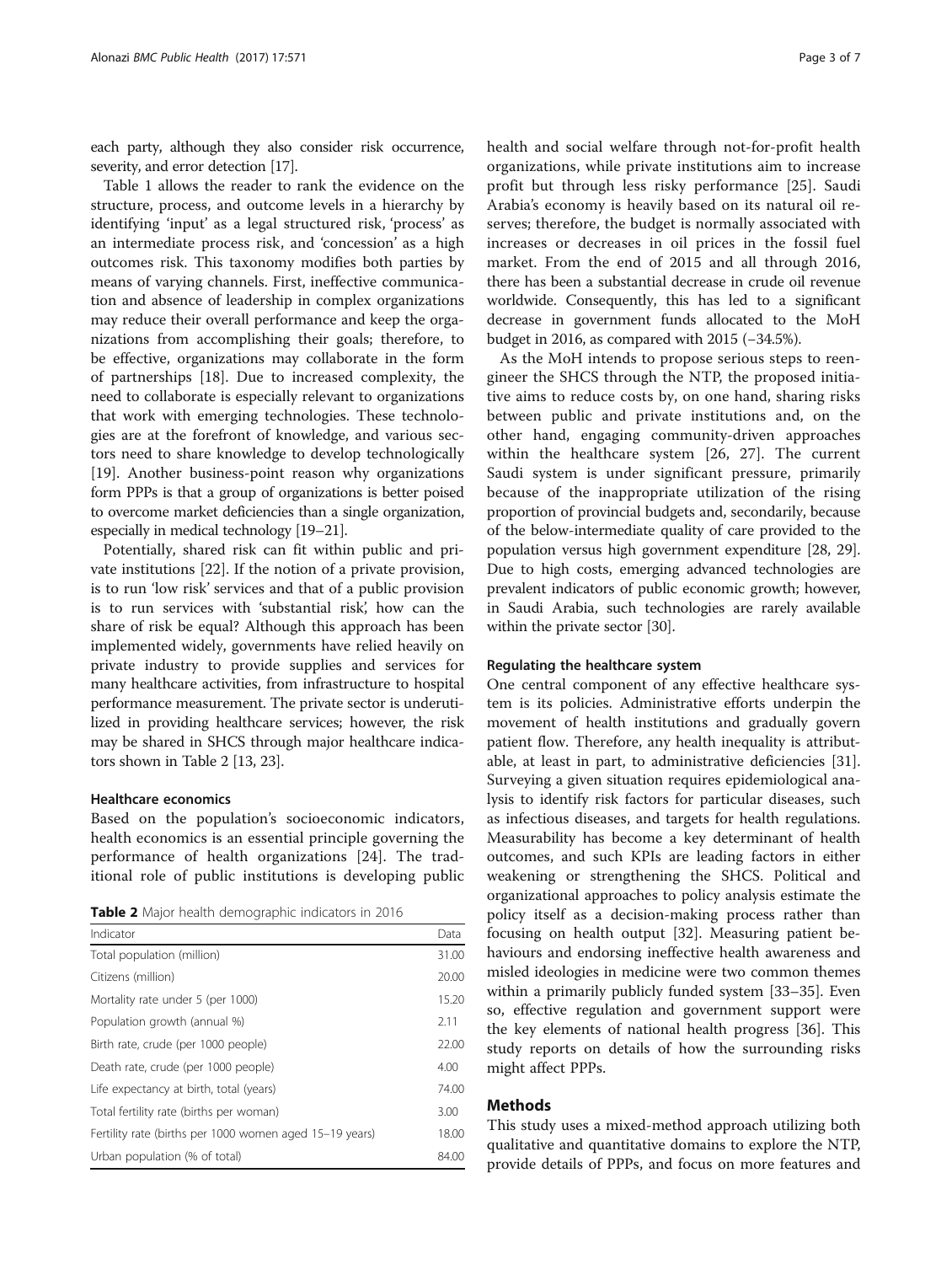models to explain effective PPPs, respectively. To share risks, this study attempts to clarify the PPP process and explain its integration within a universal healthcare system.

# Procedure

Initially, this study organized common health policies issued by the relevant agencies between 1996 and 2016 based on risk factors associated with the role of each institution, that is, on the primary and secondary levels. For the qualitative approach, this study analysed semistructured interviews while employing focus group.

First, the author reviewed major health policies and reports issued in the decades after 1996. This included articles issued by the CCHI, CBAHI, and the SHC. Moreover, the study analysed the initiative proposed by the MoH to meet Vision 2030 through the NTP. This stage involved identifying the role and implication of each public and private institution. Then, the risk was ranked subjectively based on the risk level faced by the components of the healthcare system. The study describes the major domains based on expert reviews that may streamline the transformation within the SHCS. The interview went through two stages. Initially, all participants were asked about major domains that the SHCS may need to meet future challenges. The four focus group interviews enabled the development of relationships among the sample. Finally, each group rationally ranked these domains, highlighting their implications and impact on the SHCS. Thus, triangulation assures that this study captures the different levels and dimensions of the PPPs as the relationship among key constructs can be identified and empirically documented.

By discussing the role of public and private institutions, the aim of the review was to look for patterns rather than test or confirm a hypothesis. The focus was on gaining insight and familiarity regarding the PPP areas for a more rigorous investigation while utilizing a mixed-research methodology. After obtaining ethical approval, the researcher approached a workshop supported by the MoH to prepare for the inauguration of Vision 2030. The participants were interviewed collectively to determine several domains that may govern the SHCS. Then, individually, each member was assigned a rank for each domain, indicating its priority. To ensure validity, the potential homogenous sample indicated that the collection of new data did not shed any further light on the subject under investigation.

# Sample

Known of their conceptual and practical knowledge of the PPPs, the purposive sample consists of 13 healthcare professionals belonging mainly to the most representative segments of the SHCS workforce and those who have effectively participated in continuous workshops held by the MoH. The researcher selected this sample mainly due to the participants' respective leadership roles in developing MoH initiatives. These initiatives were planned by the MoH and a panel of 30 experts proposed different methods in addressing Vision 2030.

# Data analysis

Data relevant to the research questions were obtained mainly through major resources, such as the rules and regulations issued by the MoH, Council of Ministers memos, and guidelines enforced by public and private organizations. The process of identifying statements that support and describe the function of the institutions was developed based on the roles and implications involved. Furthermore, the functions were based on the regular impact on providers and categorized into different levels. For the quantitative approach, major domains were formulated according to four experts' responses.

Credibility and transferability were used to infer trustworthiness and to reduce the effect of investigator bias. One way to achieve this was to seek domain agreement in the first stage with the second stage among experts. Again, in the second stage, findings had been transferred to the focus group. This may increase the trustworthiness of the most probable interpretations.

# Results

For the qualitative approach, the fundamental roles of public and private institutions that are significantly attributed to maintaining the relationships among themselves were identified, as shown in Table 3.

Table 3 summarizes the roles and functions of major institutions associated with the success of the NTP. Previously, the government financed and regulated the healthcare system; however, the private sector may now interfere and regulate the healthcare system.

An aspect of PPP is to identify public and private sectors that can collaborate to improve the SHCS in the future. Table [4](#page-4-0) presents a cohort analysis of the major indicators of both public and private sectors (2011–2016).

Table 3 Roles and functions of major institutions attributed to the success of the NTP

| Institution  | <b>Mission</b>              | Implication | Institution Type |              |  |
|--------------|-----------------------------|-------------|------------------|--------------|--|
|              |                             |             | Public           | Private      |  |
| <b>CBAHI</b> | Enforcing quality           | Hiah        | Restricted       | Unrestricted |  |
| <b>CCHI</b>  | Financing roles             | Hiah        | Unrestricted     | Restricted   |  |
| <b>SHC</b>   | Regulating/<br>coordinating | Law         | Restricted       | Unrestricted |  |

Note: Public institutions aim to reduce risk by improving the quality of care, incurring financial support from the government, and coordinating with the SHC to refer patients.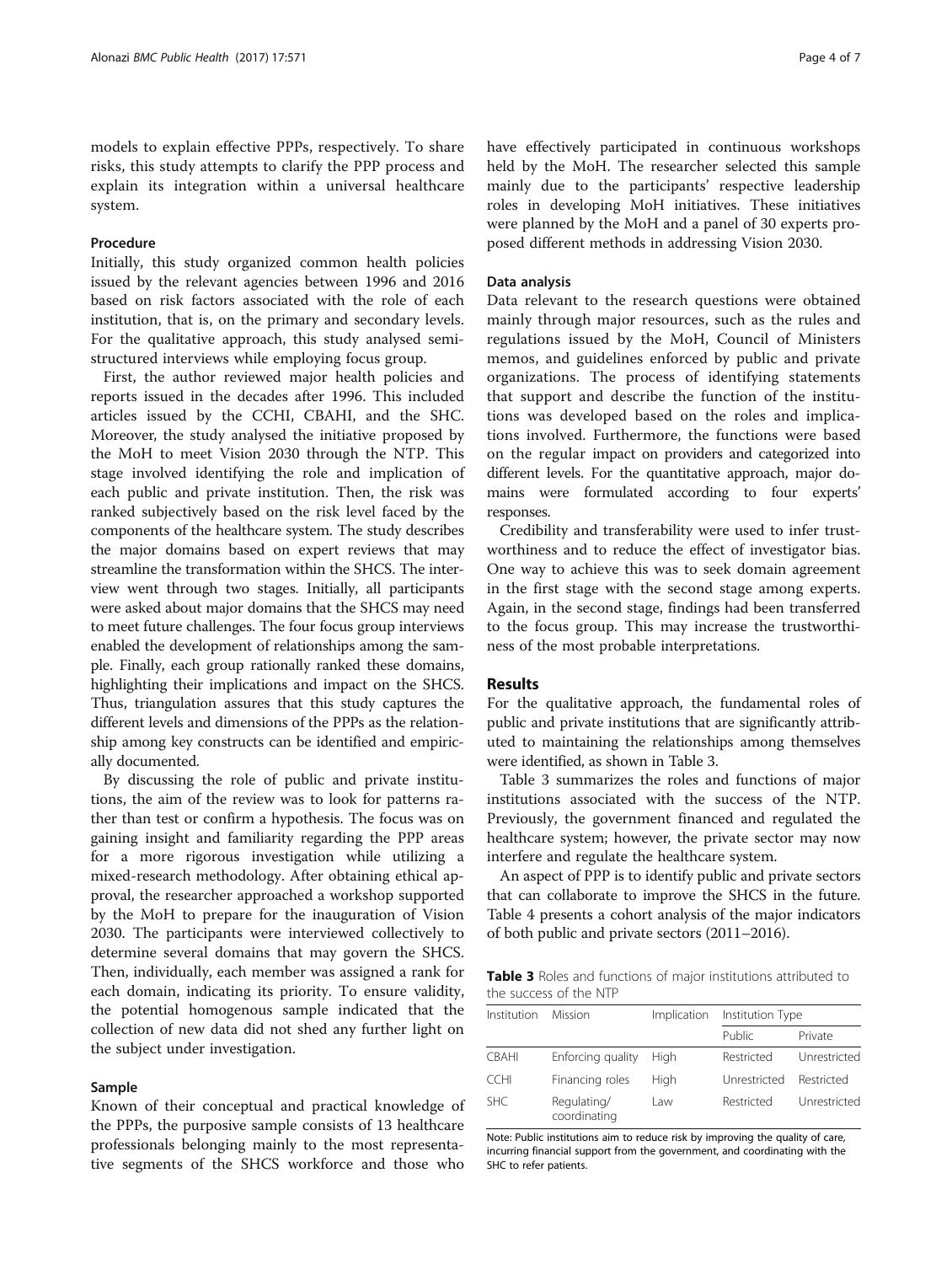<span id="page-4-0"></span>Table 4 Health indicators based on PPP provisions

| Provisions        | 2011 | 2012 | 2013 | 2014 | 2015 | 2016 |
|-------------------|------|------|------|------|------|------|
| Public hospitals  | 246  | 251  | 259  | 268  | 270  | 275  |
| Private hospitals | 130  | 137  | 136  | 141  | 145  | 147  |
| Public PHC        | 2109 | 2259 | 2259 | 2281 | 2282 | 2300 |
| Private PHC       | 1987 | 2168 | 2249 | 2408 | 2670 | 2710 |

The MoH has recently proposed rigid KPIs to instil PPPs gradually by the end of 2030, as shown in Fig. 1. The proposal promotes a strong health economy at both preventive and curative levels, and the spread of KPIs will massively impact the health labour market and skills needed to develop social welfare. Although the full potential of improving health through such KPIs is yet to be discovered, the proposed model is developing policy and supporting research to make people healthy for life and work in a rapidly technologically developing society by 2030.

Among the 15 MoH initiatives, almost half (47%) are process-based measures, while the rest are either structureor outcomes-based measures (33% and 20%, respectively).

Based on the analysis, there is a new trend of healthcare prioritizing and implementing, which has yielded in unclear results for addressing the challenges faced by PPPs. Table [5](#page-5-0) summarises the priorities and challenges in healthcare based on the answers of experts involved directly in implementing the health transformation. The aim of this group was to provide reliable, comparable qualitative data about the future of PPPs, based on thematic analysis.

The 13 participants believed that the SHCS exhibits a need for more trustworthiness between the public and private sectors to achieve success. Second, they presumed that the technology and patient-centeredness domains are key issues in successful partnerships. Having less importance than previous factors, healthcare professionals' competence and flexibility within the healthcare system were identified as obstacles that PPPs may face.

# **Discussion**

The purpose of a health model is to decrease potential personal and organizational risk factors associated with implementing the NTP. The integration of health reports and indicators may lead to a better understanding of healthcare priorities in coming decades [[37\]](#page-6-0).

Organizationally, there are some concerns regarding the progress of quality culture within the majority of the primary and minority of the secondary healthcare services, the proposed model may yield to both regulatory and economic obstacles unless the implementation phases guarantee an injection of capital [[1](#page-5-0)–[3,](#page-5-0) [36\]](#page-6-0). Risk is normally associated with both regulation and financing of the SHCS. Based on the results, in order to gradually introduce the role of the private sector and retain the finances of the public sector, it is imperative to consider 'concession' as one of the most suitable risk-shared indicators while delivering the SHCS through PPPs, especially in the case of primary and secondary healthcare services [\[38\]](#page-6-0). This is a widely practiced process, especially in the United Kingdom and Australia. Thus, the CCHI, CBAHI, and the SHC should no longer play small roles in the healthcare system but instead employ insightful curative health services while building diseasemanagement and drug-regulation mechanisms [\[39](#page-6-0)]. Indeed, the MoH may also still operate in a regulative position, but only with limited influence in operation and maintenance. Thus, the 15 MoH initiatives will measure the outcomes of each provision, and reimbursements could be based on performance. To form a mutual strong attribution of PPPs, public and private sectors should set preliminary trust of relationships, especially in reimbursement.

A trust-based model can dynamically facilitate the demands of patients and the activities provided depending on the proposed reimbursement system [[40](#page-6-0)]. Under the NTP, the PPP program clearly shapes the values towards health services and their financing arrangements. For public primary healthcare services, the development of medical technology is slow, unlike for private primary healthcare services. Contrarily,

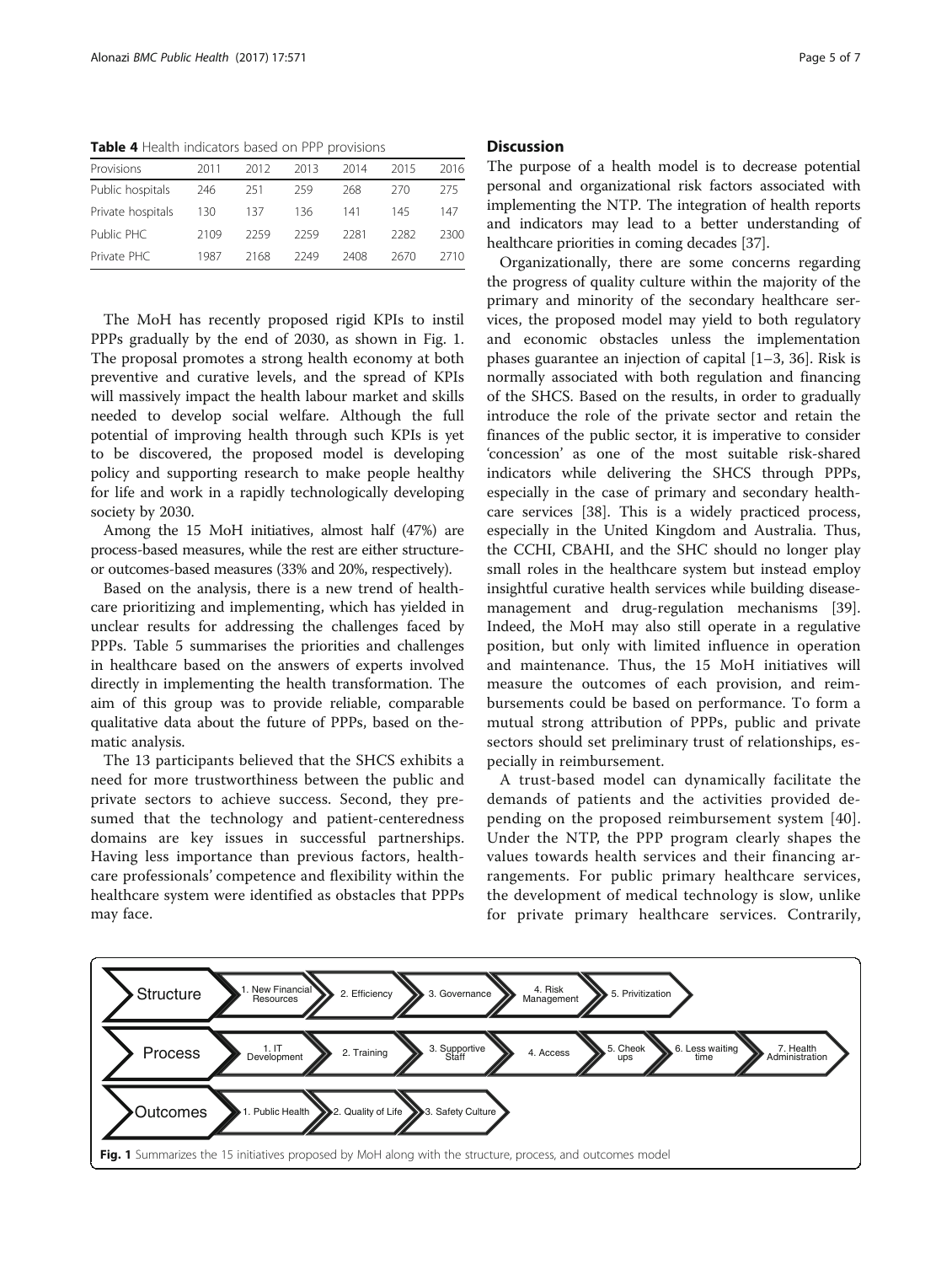<span id="page-5-0"></span>Table 5 Priorities and challenges for the SHCS

| Domain                   | Rank           | $(n = 2)$     |   | Physicians Nurses Administrative Technicians<br>$(n = 5)$ Staff $(n = 4)$ | $(n = 2)$      | $\frac{0}{0}$ |
|--------------------------|----------------|---------------|---|---------------------------------------------------------------------------|----------------|---------------|
| <b>Trustworthiness</b>   | $\overline{1}$ | $\mathcal{P}$ |   | 4                                                                         | $\mathfrak{D}$ | 100           |
| Technology               | $\mathcal{L}$  | 0             |   | 4                                                                         | $\mathfrak{D}$ | 84            |
| Patient-<br>centeredness | 3              |               | 3 | 4                                                                         |                | 76            |
| Competence               | 4              |               | 3 | 3                                                                         |                | 61            |
| Flexibility              | 5              | 0             |   |                                                                           |                | 38            |

secondary private healthcare services lack advanced technology. Nowadays, providing effective public services and addressing the risk balance are basic requirements measured by third parties and regulatory institutions [[41](#page-6-0)]. There are also intangible rewards at play, such as the healthcare reputation of the institution or physician/ specialist at hand. As patient-centeredness is one of the six domains for any effective healthcare system, the SHCS should incorporate the voice of the patient in its overriding goals [\[17](#page-6-0), [42](#page-6-0)]. In this study, the domain that had the most difficulty in incorporating PPPs was flexibility. Organizational flexibility refers to institutions enabling patients to process their treatments without complications, as a potential management strategy [[43\]](#page-6-0). Thus, the goals must include ensuring adequate and continuous usability of the facility over time, providing amenities, and supporting/creating high-quality services.

As public investment in infrastructure continues to decrease, private participation is required to address the existing and expanding deficit in medical services, especially for chronic cases, patient behaviour, and treatment mechanisms [[35](#page-6-0)]. Despite great progress in PHC services, PPPs may be more successful in secondary healthcare services due to high demand from the population.

This study has some limitations including understating the exact roles of both public and private sectors. This study has not tackled the nature of information shared between the PPPs and NTP. Thus, additional means of improving healthcare, especially when introducing private roles in healthcare services, may yield inequalities in cases with high costs [\[27](#page-6-0)]. There have been some concerns in building effective PPPs attributable to the period of transformation during which the study occurred. Additionally, the current NTP has not yet addressed the reimbursement system. For future research studies, concentrating on the possible impact of each initiative may be helpful in understanding and measuring the effective achievement of each domain of the program.

# Conclusions

This paper explores shared risks through PPPs in public health programs, and suggests models for public health policy makers when implementing the NTP. The most appropriate model to gradually implement the NTP is through concession based on primary and secondary treatment. Additionally, CCHI, CBAHI, and SHC should take more active roles in regulating the SHCS. Finally, to ensure effective healthcare system, relationships between public and privet sectors should be tightened based on utilizing high technology including the voice of the patient, increasing competency, and ensuring flexibility.

# Abbreviations

CCHI: Council of Cooperative Health Insurance; KPIs: Key Performance Indicators; MoH: Ministry of Health; PHC: Primary Healthcare Center; PPPs: Public-Private Partnerships; SA: Saudi Arabia; CBAHI: Saudi Central for Health Accreditation Institutions; SHC: Saudi Health Council; SHCS: Saudi Healthcare System; NTP: Saudi National Transformation Program

## Acknowledgement

Not applicable.

# Funding

This paper is supported by the Research Center at the College of Business Administration and the Deanship of Scientific Research at King Saud University.

## Availability of data and materials

The data that support the findings of this study are not publicly available. Those interested in the data can contact the author for further information.

## Authors' contributions

Not applicable.

#### Competing interests The author declares that he has no competing interests.

# Consent for publication

Not applicable.

## Ethics approval and consent to participate

All ethical approvals were obtained prior to data collection from the Saudi Society of Health Administration (SSHA) on 1 November, 2016. The SSHA liaised directly with the potential sample and all participants verbally agreed to take part in this study; thus, the investigator did not provide a consent form.

# Publisher's Note

Springer Nature remains neutral with regard to jurisdictional claims in published maps and institutional affiliations.

# Received: 8 February 2017 Accepted: 1 June 2017 Published online: 12 June 2017

## References

- 1. Almasabi M, Thomas S. The impact of Saudi hospital accreditation on quality of care: a mixed methods study. Int J Health Plann Manag. 2016; doi[:10.1002/phm.2373](http://dx.doi.org/10.1002/phm.2373).
- 2. Alkhenizan A, Shaw C. Impact of accreditation on the quality of healthcare services: a systematic review of the literature. Ann Saudi Med. 2011;31:407–16.
- 3. Almalki M, FitzGerald G, Clark M. Health care system in Saudi Arabia: an overview. East Mediterr Health J. 2011;17:784–93.
- 4. Al-Borie HM, Damanhouri AM. Patients' satisfaction of service quality in Saudi hospitals: a SERVQUAL analysis. Int J Health Care Qual Assur. 2013;26:20–30.
- 5. Safi O. The challenges for Saudi Arabia health care system. Indian J Appl Res. 2016;6
- 6. Miniaoui H, Schilirò D. Innovation and entrepreneurship for the growth and diversification of the GCC economies. 2016.
- 7. Coovadia H, Jewkes R, Barron P, Sanders D, McIntyre D. The health and health system of South Africa: historical roots of current public health challenges. Lancet. 2009;374:817–34.